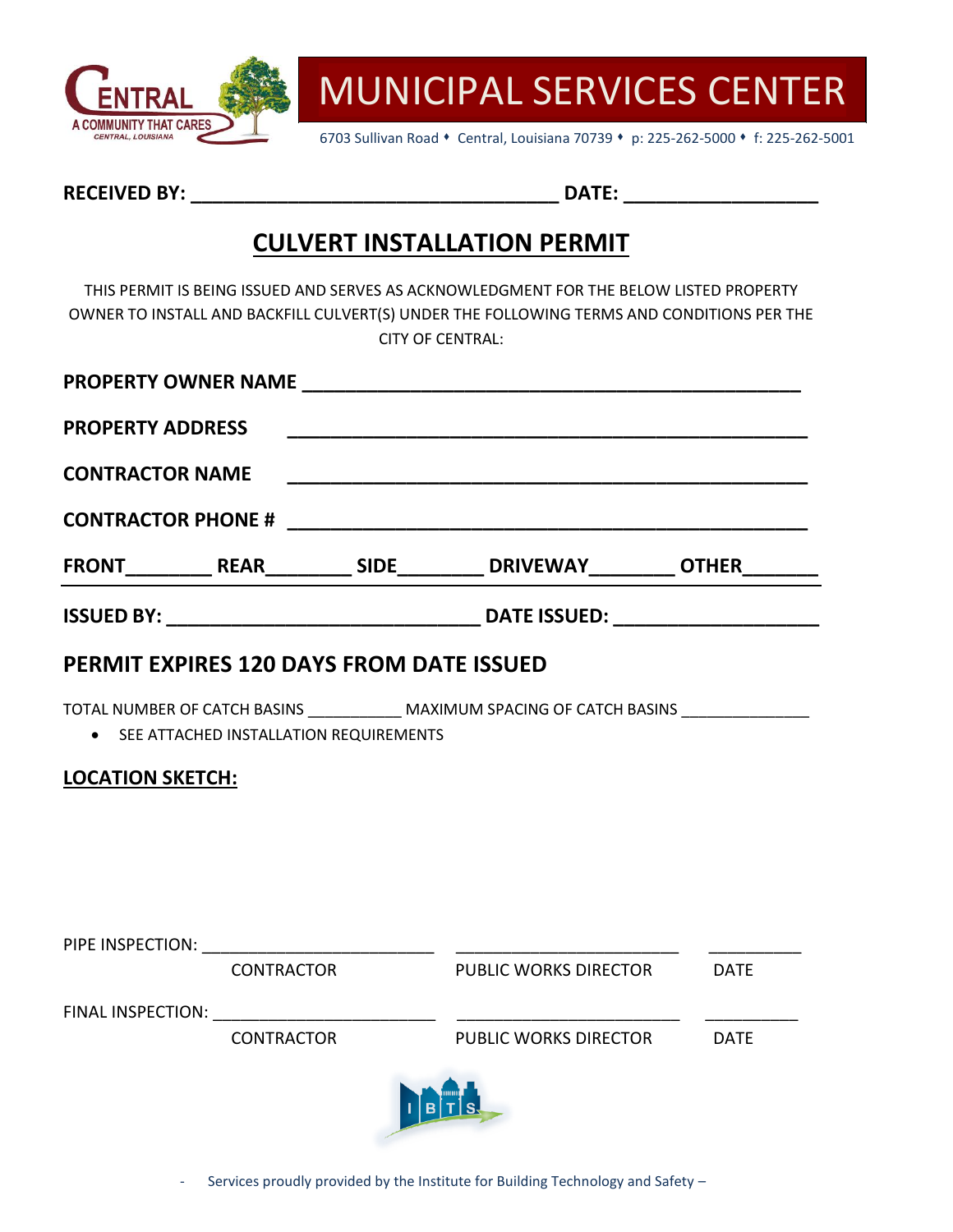

6703 Sullivan Road • Central, Louisiana 70739 • p: 225-262-5000 • f: 225-262-5001

### **CULVERT INSTALLATION REQUIREMENTS**

### **CATCH BASIN REQUIREMENTS:**

- ALL CATCH BASINS SHALL CONSIST OF A FORMED CONCRETE BASE WITH WALLS CONSTRUCTED OF FORMED CONCRETE, BRICK, OR CONCRETE BLOCK;
- ALL CATCH BASINS SHALL MEASURE A MINIMUM OF 24" X 24" FRAME & GRATE;
- CATCH BASIN SPACING AS DETERMINED BY PUBLIC WORKS DIRECTOR (50' IN MOST CASES)
- CATCH BASINS ARE REQUIRED TO BE INSTALLED AT TRANSITIONS BETWEEN PIPES OF DIFFERENT MATERIALS;
- ALL CATCH BASINS SHALL CONFORM TO CITY-PARISH DPW STANDARD PLAN NO. CPS 3-1-2
- ALL GROUT AND MORTAR SHALL BE HYDRAULIC OR NON-SHRINK

#### **OTHER CONSTRUCTION REQUIREMENTS:**

- CONTRACTOR IS RESPONSIBLE FOR DETERMINING ELEVATIONS OF EXISTING TIE-IN LOCATIONS AND NOTIFYING CITY ENGINEER OF ANY POTENTIAL DRAINAGE PROBLEMS;
- ALL TIE-INS TO EXISITNG PIPES MUST BE BUILT TO MATCH THE INVERT ELEVATION OF THE EXISTING PIPE;
- CONTRACTOR SHALL CONTACT PUBLIC WORKS DIRECTOR (1) FOR INSPECTION OF PIPE AND BEDDING (BEFORE BACKFILL), AND (2) FOR FINAL INSPECTION WHEN PROJECT IS COMPLETE. CONTRACTOR SHALL GIVE PUBLIC WORKS DIRECTOR A 48 HOUR NOTICE BEFORE THE INSPECTION IS REQUIRED.

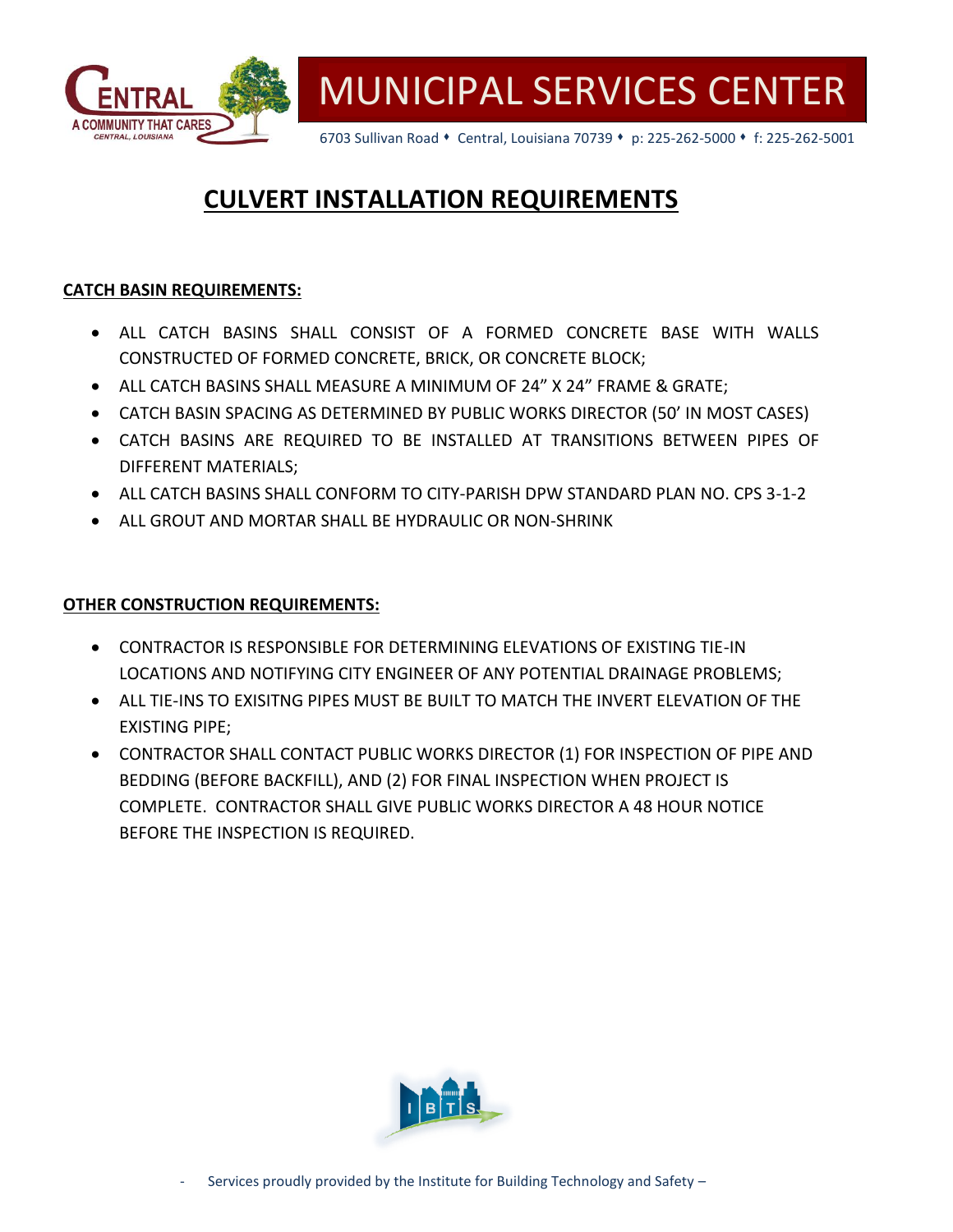

6703 Sullivan Road • Central, Louisiana 70739 • p: 225-262-5000 • f: 225-262-5001

# **CULVERT INSTALLATION REQUIREMENTS**

#### **PIPE REQUIREMENTS:**

#### **OPTION A:**

1. 15" REINFORCED CONCRETE PIPE (RCP), ASTM C-76 CLASS III WALL B, WITH "O-RING" OR RUBBER GASKET JOINTS

OR

2. 15" BITUMINOUS OR POLYMER COATED CORRUGATED METAL PIPE (CMP). 16 GAGE WITH LADOTD TYPE 3 JOINTS. THE BITUMINOUS COATING SHALL CONFORM TO THE REGULATIONS OF AASHTO M190 AND AS SPECIFIED IN SECTION 1015-3 "BITUMINOUS COATING" OF THE CITY OF BATON ROUGE AND PARISH OF EAST BATON ROUGE STANDARD SPECIFICATIONS.

OR

3. 15" POLYVINYL CHLORIDE PIPE (PVC), ASTM-P794 SERIES 46 FOR RIBBED, OR AASHTO M278 FOR 15" AND ASTM-F679 FOR PIPE LARGER THAN 15" FOR SMOOTH WALL PIPE.

CONNECTING JOINTS FOR ALL PIPE (CONCRETE, METAL, OR PLASTIC) SHALL BE LADOTD TYPE 3 (10.8 PSI WATER TIGHT). ALL JOINTS SHALL BE WRAPPED WITH GEOTEXTILE FABRIC FOR A MINIMUM OF 12" ON EACH SIDE OF THE JOINT FOR CONDUITS 36" IN DIAMETER OR LESS; AND A MINIMUM OF 18" ON EACH SIDE OF THE JOINT FOR CONDUITS GREATER THAN 36" IN DIAMETER. BEDDING AND BACKFILL REQUIREMENTS SHALL BE IN ACCORDANCE WITH THE DEPARTMENT OF PUBLIC WORKS STANDARD PLAN 500-01 (STANDARD BEDDING AND BACKFILL DETAILS FOR STORM DRAIN PIPE)

AS AN ADDITIONAL REQUIREMENT, NO PLASTIC PIPE (PVC NOR HDPE) MAY BE UTILIZED UNDER DRIVEWAYS, AND PLASTIC PIPE MUST HAVE A MINIMUM OF ONE FOOT OF SOIL COVER OVER THE TOP OF THE PIPE IN ORDER TO BE UTILIZED.

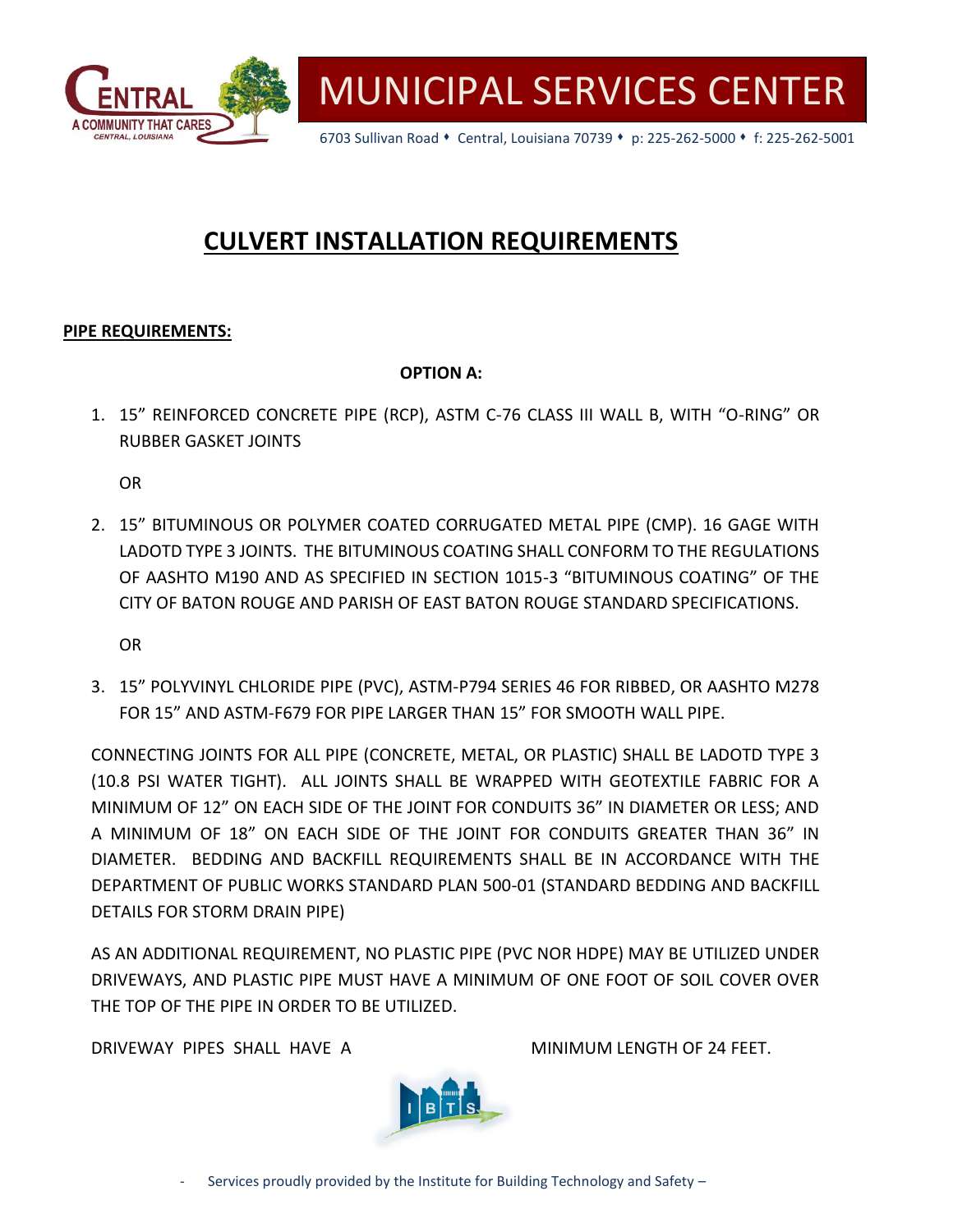

6703 Sullivan Road • Central, Louisiana 70739 • p: 225-262-5000 • f: 225-262-5001

# **CULVERT INSTALLATION REQUIREMENTS**

#### **PIPE REQUIREMENTS:**

#### **OPTION B:**

1. 15" REINFORCED CONCRETE PIPE (RCP), ASTM C-76 CLASS III WALL B, WITH "O-RING" OR RUBBER GASKET JOINTS

OR

2. 18" BITUMINOUS OR POLYMER COATED CORRUGATED METAL PIPE (CMP). 16 GAGE WITH LADOTD TYPE 3 JOINTS. THE BITUMINOUS COATING SHALL CONFORM TO THE REGULATIONS OF AASHTO M190 AND AS SPECIFIED IN SECTION 1015-3 "BITUMINOUS COATING" OF THE CITY OF BATON ROUGE AND PARISH OF EAST BATON ROUGE STANDARD SPECIFICATIONS.

OR

3. 15" POLYVINYL CHLORIDE PIPE (PVC), ASTM-P794 SERIES 46 FOR RIBBED, OR AASHTO M278 FOR 15" AND ASTM-F679 FOR PIPE LARGER THAN 15" FOR SMOOTH WALL PIPE.

CONNECTING JOINTS FOR ALL PIPE (CONCRETE, METAL, OR PLASTIC) SHALL BE LADOTD TYPE 3 (10.8 PSI WATER TIGHT). ALL JOINTS SHALL BE WRAPPED WITH GEOTEXTILE FABRIC FOR A MINIMUM OF 12" ON EACH SIDE OF THE JOINT FOR CONDUITS 36" IN DIAMETER OR LESS; AND A MINIMUM OF 18" ON EACH SIDE OF THE JOINT FOR CONDUITS GREATER THAN 36" IN DIAMETER. BEDDING AND BACKFILL REQUIREMENTS SHALL BE IN ACCORDANCE WITH THE DEPARTMENT OF PUBLIC WORKS STANDARD PLAN 500-01 (STANDARD BEDDING AND BACKFILL DETAILS FOR STORM DRAIN PIPE)

AS AN ADDITIONAL REQUIREMENT, NO PLASTIC PIPE (PVC NOR HDPE) MAY BE UTILIZED UNDER DRIVEWAYS, AND PLASTIC PIPE MUST HAVE A MINIMUM OF ONE FOOT OF SOIL COVER OVER THE TOP OF THE PIPE IN ORDER TO BE UTILIZED.

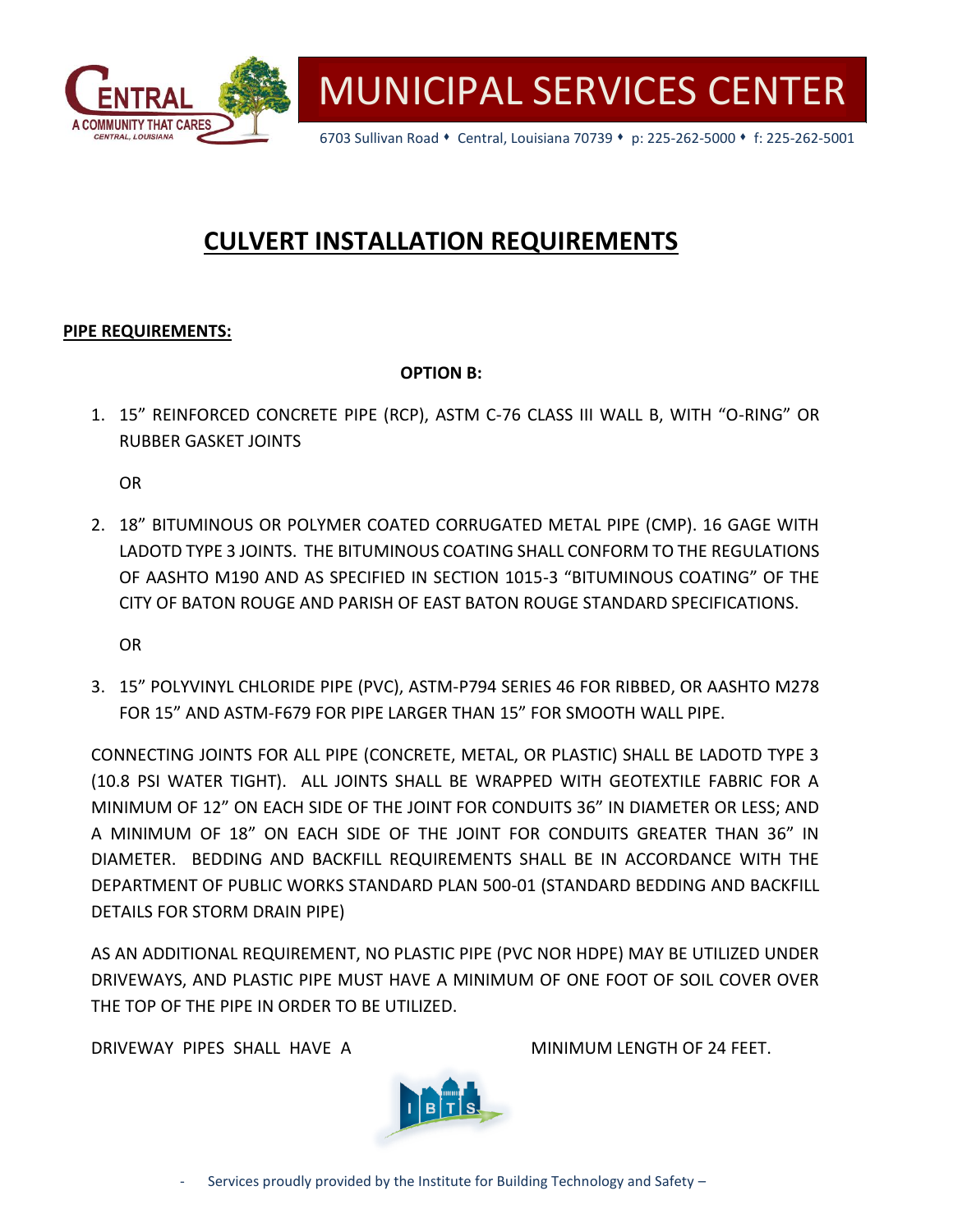

6703 Sullivan Road • Central, Louisiana 70739 • p: 225-262-5000 • f: 225-262-5001

# **CULVERT INSTALLATION REQUIREMENTS**

#### **PIPE REQUIREMENTS:**

### **OPTION C:**

1. 18" REINFORCED CONCRETE PIPE (RCP), ASTM C-76 CLASS III WALL B, WITH "O-RING" OR RUBBER GASKET JOINTS

OR

2. 24" BITUMINOUS OR POLYMER COATED CORRUGATED METAL PIPE (CMP). 14 GAGE WITH LADOTD TYPE 3 JOINTS. THE BITUMINOUS COATING SHALL CONFORM TO THE REGULATIONS OF AASHTO M190 AND AS SPECIFIED IN SECTION 1015-3 "BITUMINOUS COATING" OF THE CITY OF BATON ROUGE AND PARISH OF EAST BATON ROUGE STANDARD SPECIFICATIONS.

OR

3. 18" POLYVINYL CHLORIDE PIPE (PVC), ASTM-P794 SERIES 46 FOR RIBBED, OR AASHTO M278 FOR 15" AND ASTM-F679 FOR PIPE LARGER THAN 15" FOR SMOOTH WALL PIPE.

CONNECTING JOINTS FOR ALL PIPE (CONCRETE, METAL, OR PLASTIC) SHALL BE LADOTD TYPE 3 (10.8 PSI WATER TIGHT). ALL JOINTS SHALL BE WRAPPED WITH GEOTEXTILE FABRIC FOR A MINIMUM OF 12" ON EACH SIDE OF THE JOINT FOR CONDUITS 36" IN DIAMETER OR LESS; AND A MINIMUM OF 18" ON EACH SIDE OF THE JOINT FOR CONDUITS GREATER THAN 36" IN DIAMETER. BEDDING AND BACKFILL REQUIREMENTS SHALL BE IN ACCORDANCE WITH THE DEPARTMENT OF PUBLIC WORKS STANDARD PLAN 500-01 (STANDARD BEDDING AND BACKFILL DETAILS FOR STORM DRAIN PIPE)

AS AN ADDITIONAL REQUIREMENT, NO PLASTIC PIPE (PVC NOR HDPE) MAY BE UTILIZED UNDER DRIVEWAYS, AND PLASTIC PIPE MUST HAVE A MINIMUM OF ONE FOOT OF SOIL COVER OVER THE TOP OF THE PIPE IN ORDER TO BE UTILIZED.